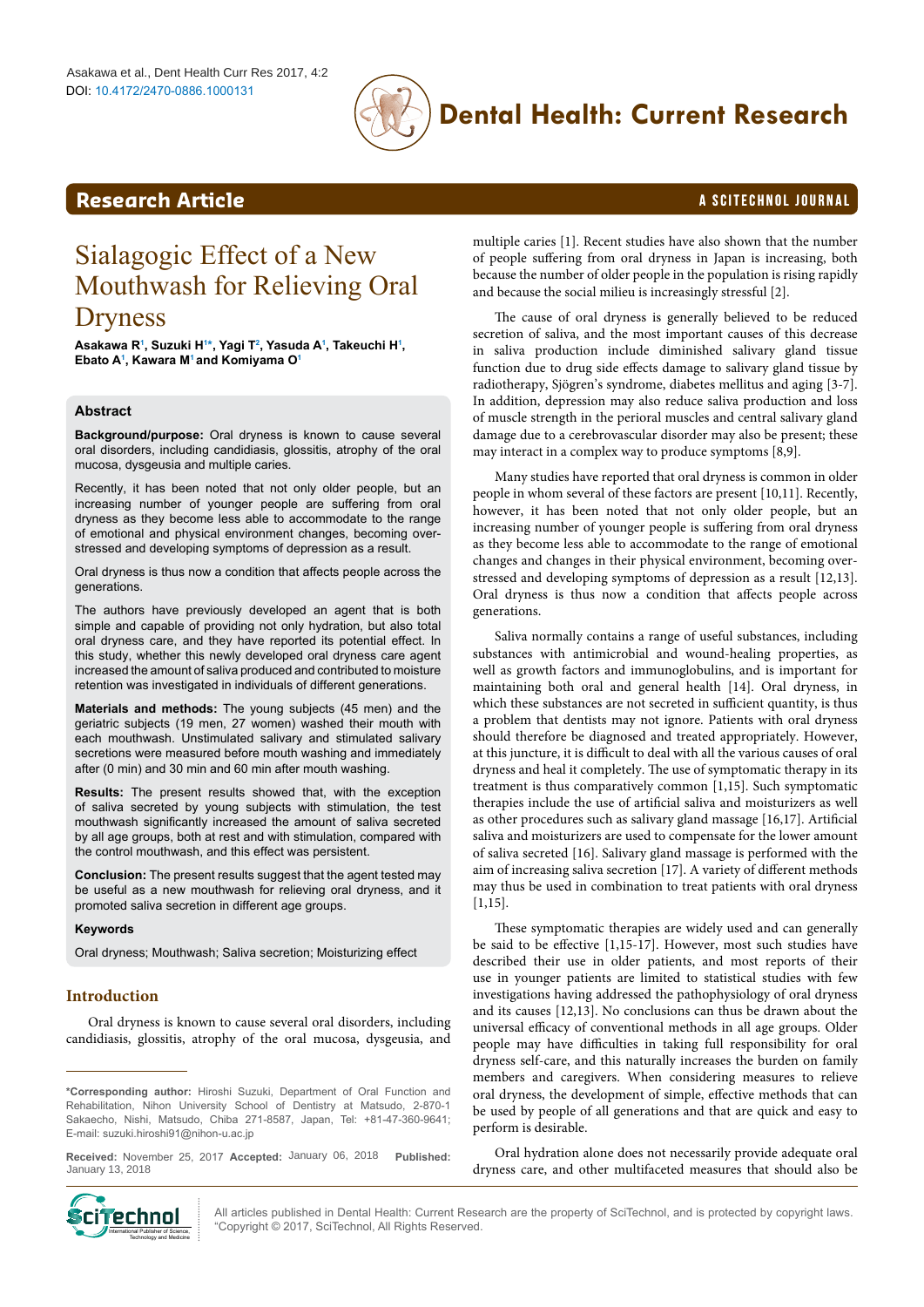taken include eliminating underlying factors, providing a variety of stimuli with the aim of restoring the amount of saliva secreted and oral cleaning [18]. However, no method currently integrates all these aspects.

The authors have previously developed an agent that is both simple and capable of providing not only hydration, but also total oral dryness care, and they have reported its potential effect [19]. In this study, whether this newly developed oral dryness care agent increased the amount of saliva produced and contributed to moisture retention was investigated in individuals of different generations.

# **Material and Methods**

### **Subjects**

The subjects were 90 individuals (63 men and 27 women, mean age  $45.6 \pm 22.22$  years) who were classified as "young" or "geriatric" according to the Ministry of Health, Labour and Welfare age categories. The young subjects comprised 45 individuals who were either attending the Sleep Clinic at Nihon University School of Dentistry at Matsudo Hospital or were students in the Nihon University School of Dentistry at Matsudo (45 men, mean age 24.9 ± 4.7 years) and the geriatric subjects comprised 45 individuals resident in or regularly attending a geriatric care facility (18 men, 27 women, mean age  $66.4 \pm 9.8$  years). In compliance with the Helsinki Declaration, subjects were informed of the nature of the study, and their consent was obtained (the Ethics Committee Nihon University School of Dentistry at Matsudo. approval number EC14-049). Some of the subjects did not necessarily complain of subjective symptoms of oral dryness. Individuals with oral soft tissue disorders requiring treatment at the time of oral examination were excluded, as were those who had undergone treatment for a salivary gland disorder within 6 months of the start of the study or who were currently undergoing such treatment.

#### **Mouthwashes**

The following three test solutions were used in this study.

**Control mouthwash:** The control mouthwash used was Mondahmin Nonalcoholic® Mouthwash (Earth Chemical Co., Ltd., Tokyo, Japan), a commercially available mouthwash. Commercially available mouthwashes are formulated with cetylpyridinium chloride (CPC) as an antiseptic and the cleaning agents disodium ethylenediaminetetraacetate (EDTA-2Na) and polyoxyethylene cetylether (CETETH-25). These ingredients are compounded in a ratio of 1:2:20 CPC:EDTA-2Na:CETETH-25.

**Test mouthwash:** The test mouthwash was formulated by adding a sialagogic ingredient (kelp extract) and moisturizing ingredients (betaine and sodium hyaluronate) to the control mouthwash. These ingredients were formulated in a ratio of 50:250:1 kelp extract:betaine:sodium hyaluronate.

**Water:** Commercially available mineral water (I LOHAS) [Coca Cola (Japan) Company, Limited, Tokyo, Japan] was used.

All test solutions were tasteless and odorless, and they were used at room temperature.

# **Experimental Procedure**

#### **Measurement conditions**

The subjects were asked to finish meals by at least 1 h before

the experiments were due to start and not to eat or drink thereafter when attending the hospital on the day measurements were made. After entering the test room, they were allowed to rest quietly for 15 min to accustom themselves to the environment, after which the measurements were made. The same procedure was followed at the geriatric care facility.

Measurements of the amount of saliva secreted were made between 1 p.m. and 3 p.m., a period during which saliva production is comparatively stable, on each day on which measurements were performed [20].

#### **Measurement environment**

Measurements were made in a conference room with little coming and going, at room temperature of 25°C and humidity  $\leq 60\%$ .

#### **Measurement procedure of saliva secretion**

The amount of saliva secreted was measured by the spitting test and the Saxon test [21].

The spitting test was performed by asking the subjects to spit out the mixture of saliva in their mouths into a measuring cup while seated at rest on a chair. The volume of saliva produced over a 10 min period (ml/10 min) was recorded.

The Saxon test was performed by inserting a piece of cotton gauze (30 cm × 30 cm Sterile Square Gauze Blister Pack, Hasegawa Menko Co., Ltd., Aichi, Japan) into each subject's mouth and asking the subjects to perform chewing movements approximately once a second for 2 min. The gauze was weighed on an electronic balance (BL-320S, Shimadzu Corporation, Kyoto, Japan) before use, and this weight was subtracted from the weight of the masticated gauze to calculate the weight of saliva. The results are expressed as weight of saliva per 2 min period (g/2 min).

On the other hand, the amount of saliva produced before mouth washing was measured as the baseline value. The subjects then washed their mouth with each mouthwash, and saliva secretion was measured immediately after (0 min) and 30 min and 60 min after mouth washing. Without knowing which solution was which, the subjects performed mouth washing by taking 20 ml of each individual test solution (test mouthwash, control mouthwash or water) into their mouth, swishing it around their mouth for 30 s and spitting it out. The experiment was performed three times at 1 week intervals.

#### **Statistical analysis**

The amounts of saliva secreted by the young and geriatric subjects before and after mouth washing with each test solution were analyzed. SPSS version 21 (IBM Japan, Tokyo, Japan) was used for statistical analysis, using repeated measure analysis of variance (ANOVA) followed by multiple comparisons using Bonferroni's method, with *p*<0.05 regarded as significant.

### **Results**

# **Amount of saliva secreted by young subjects at rest**

Analysis of the amount of saliva secreted at each time point after washing with each mouthwash showed that significantly more saliva was secreted immediately after mouth washing with the test mouthwash than with either water or the control mouthwash (*p*<0.001). At 30 min after mouth washing, significantly more saliva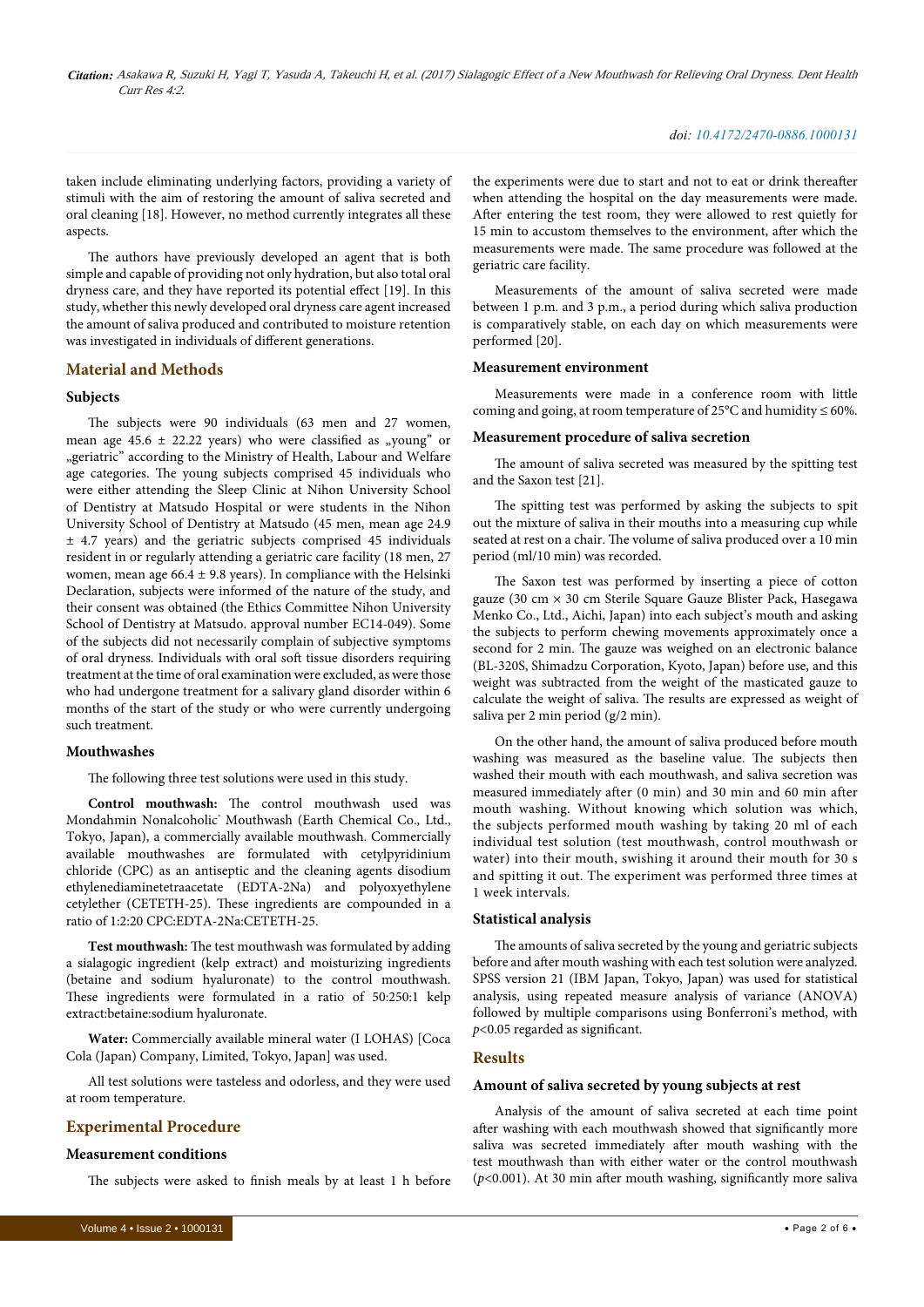#### *doi: 10.4172/2470-0886.1000131*

was secreted after mouth washing with the test mouthwash than with either water or the control mouthwash. Similarly, at 60 min after mouth washing, significantly more saliva was secreted after mouth washing with the test mouthwash than with either water or the control mouthwash (*p*0.001) (Table 1).

Analysis of the amount of saliva secreted at each time point for each mouthwash showed that there was no significant difference between the amount of saliva secreted immediately after mouth washing with water and the baseline value. At 30 and 60 min after mouth washing with water, however, the amount of saliva secreted decreased significantly compared with the baseline value (*p<*0.001) (Table 1).

For the control mouthwash, there was no significant difference between the amount of saliva secreted immediately after mouth washing and the baseline value. At 30 and 60 min after mouth washing, however, the amount of saliva decreased significantly compared with the baseline value. For the test mouthwash, the amount of saliva secreted increased significantly immediately after mouth washing and at 30 min and 60 min after mouth washing compared with the baseline value (Table 1).

# **Amount of saliva secreted by geriatric subjects at rest**

Analysis of the amount of saliva secreted at each time point for each mouthwash showed that significantly more saliva was secreted immediately after mouth washing with the test mouthwash than with either water or the control mouthwash  $(p<0.01)$ . At 30 min after mouth washing, significantly more saliva was secreted after mouth washing with the test mouthwash than with either water or the control mouthwash. Similarly, at 60 min after mouth washing, significantly more saliva was secreted after mouth washing with the test mouthwash than with either water or the control mouthwash (*p*<0.01) (Table 1).

Analysis of the amount of saliva secreted at each time point for each mouthwash showed that the amount of saliva secreted immediately after mouth washing with water increased significantly compared with the baseline value after 30 min, but there was no significant difference after 60 min (Table 1).

For the control mouthwash, the amount of saliva increased significantly compared with the baseline value up to 60 min after mouth washing. Similarly, for the test mouthwash, the amount of saliva also increased significantly compared with the baseline value up to 60 min after mouth washing (Table 1).

### **Amount of saliva secreted by young subjects with stimulation**

Analysis of the amount of saliva secreted at each time point after washing with each mouthwash showed that there was no significant difference in the amount of saliva secreted immediately after mouth washing with the test mouthwash, water or the control mouthwash. The amount of saliva secreted 30 min after mouth washing was significantly greater for the control mouthwash than for water, but for the test mouthwash, the amount of saliva was not significantly different from those for either water or the control mouthwash. The amount of saliva secreted 60 min after mouth washing was significantly greater for both the test and control mouthwashes than for water, but there was no significant difference between the control mouthwash and the test mouthwash (Table 2).

Analysis of the amount of saliva secreted at each time point for each mouthwash showed that the amount of saliva secreted after mouth washing with water increased significantly compared with the baseline value for up to 30 min (Table 2).

The amount of saliva secreted after mouth washing with the control mouthwash increased significantly compared with the baseline value for up to 60 min. However, the amount of saliva secreted after 60 min decreased significantly compared with both immediately after and 30 min after mouth washing. For the test mouthwash, the amount of saliva increased significantly compared with the baseline value for up to 60 min (Table 2).

The amount of saliva secreted 30 min after mouth washing decreased significantly compared with immediately after, but there was no significant difference between the amounts of saliva secreted after 30 min and after 60 min (Table 2).

| Age<br>group | <b>Measurement</b><br>method | Mouthwash              | Control |           | 0 min                                                                                                                                                                       |           | <b>30 min</b>                                                                                                |           | 60 min                                        |           | <b>Multiple comparisons</b>                                           |  |
|--------------|------------------------------|------------------------|---------|-----------|-----------------------------------------------------------------------------------------------------------------------------------------------------------------------------|-----------|--------------------------------------------------------------------------------------------------------------|-----------|-----------------------------------------------|-----------|-----------------------------------------------------------------------|--|
|              |                              |                        | M       | <b>SD</b> | M                                                                                                                                                                           | <b>SD</b> | М                                                                                                            | SD        | М                                             | <b>SD</b> |                                                                       |  |
| Young        | Spitting method              | Test<br>mouthwash      |         |           | 6.20                                                                                                                                                                        | 2.24      | 6.02                                                                                                         | 2.01      | 5.78                                          | 1.85      | Control<0 min=30 min=60 min                                           |  |
|              |                              | Control<br>mouthwash   | 3.91    | 1.18      | 4.32                                                                                                                                                                        | 0.96      | 3.10                                                                                                         | 0.99      | 2.40                                          | 1.19      | Control=0 min>30 min=60 min                                           |  |
|              |                              | Water                  |         |           | 3.19                                                                                                                                                                        | 1.12      | 2.72                                                                                                         | 1.44      | 2.06                                          | 0.56      | Control>30 min=60 min, 0 min>60 min                                   |  |
|              |                              | Multiple<br>comparison |         |           | Water <control<test< td=""><td colspan="2">Water, Control<test< td=""><td colspan="2">Water, Control<test< td=""><td></td></test<></td></test<></td></control<test<>        |           | Water, Control <test< td=""><td colspan="2">Water, Control<test< td=""><td></td></test<></td></test<>        |           | Water, Control <test< td=""><td></td></test<> |           |                                                                       |  |
|              |                              | Mouth                  | Control |           | $0 \text{ min}$                                                                                                                                                             |           | 30 min                                                                                                       |           | 60 min                                        |           | Multiple comparisons                                                  |  |
|              |                              | washing<br>solution    | M       | <b>SD</b> | M                                                                                                                                                                           | <b>SD</b> | M                                                                                                            | <b>SD</b> | M                                             | <b>SD</b> |                                                                       |  |
| Geriatric    | Spitting method              | Test<br>mouthwash      |         |           | 3.98                                                                                                                                                                        | 1.23      | 3.18                                                                                                         | 1.00      | 3.08                                          | 0.73      | Resting<0 min, Resting<30 min,<br>Resting<60 min, 0 min>30 min=60 min |  |
|              |                              | Control<br>mouthwash   | 1.13    | 0.57      | 2.58                                                                                                                                                                        | 0.81      | 2.33                                                                                                         | 0.66      | 1.62                                          | 0.57      | Resting<0 min=30 min, Resting<60<br>min, 0 min=30 min>60 min          |  |
|              |                              | Water                  |         |           | 1.61                                                                                                                                                                        | 0.74      | 1.63                                                                                                         | 0.56      | 1.30                                          | 0.56      | Resting<0 min=30 min                                                  |  |
|              |                              | Multiple<br>comparison |         |           | Water <control<test< td=""><td colspan="2">Water<control<test< td=""><td colspan="2">Water, Control<test< td=""><td></td></test<></td></control<test<></td></control<test<> |           | Water <control<test< td=""><td colspan="2">Water, Control<test< td=""><td></td></test<></td></control<test<> |           | Water, Control <test< td=""><td></td></test<> |           |                                                                       |  |

**Table 1:** Amount of saliva secreted at rest.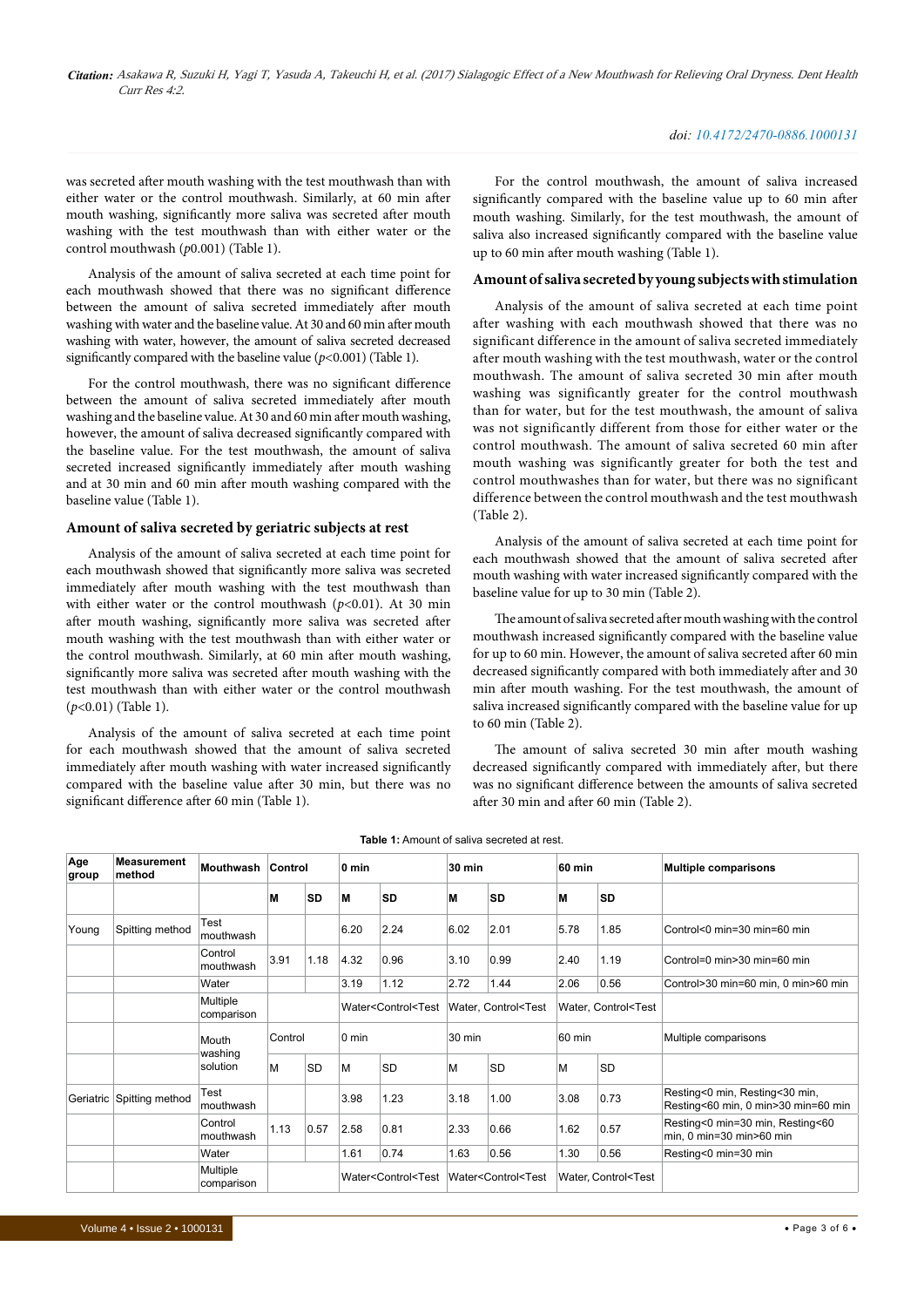#### *doi: 10.4172/2470-0886.1000131*

| Age group | <b>Measurement</b><br>method | <b>Mouthwash</b>        | Control |           | $0 \text{ min}$                                                                                                                                                          |           | <b>30 min</b>                                   |           | <b>60 min</b>                                                               |           | <b>Multiple</b><br>comparisons                                                   |
|-----------|------------------------------|-------------------------|---------|-----------|--------------------------------------------------------------------------------------------------------------------------------------------------------------------------|-----------|-------------------------------------------------|-----------|-----------------------------------------------------------------------------|-----------|----------------------------------------------------------------------------------|
|           |                              |                         | M       | <b>SD</b> | M                                                                                                                                                                        | <b>SD</b> | M                                               | <b>SD</b> | M                                                                           | SD        |                                                                                  |
| Young     | Saxon test                   | Test mouthwash 4.52     |         | 1.17      | 5.53                                                                                                                                                                     | 1.21      | 5.27                                            | 1.30      | 5.49                                                                        | 1.55      | Resting<0<br>min, Resting<30<br>min, Resting<60<br>min. 0 min>30<br>$min=60$ min |
|           |                              | Control<br>mouthwash    |         |           | 5.04                                                                                                                                                                     | 0.91      | 5.32                                            | 0.84      | 5.25                                                                        | 1.10      | Resting<0 min=30<br>min, Resting<60<br>min, 0 min=30<br>$min>60$ min             |
|           |                              | Water                   |         |           | 5.09                                                                                                                                                                     | 0.85      | 4.79                                            | 1.04      | 4.19                                                                        | 0.73      | Resting<0 min=30<br>l min                                                        |
|           |                              | Multiple<br>comparisons |         |           |                                                                                                                                                                          |           | Water <control<br>30<sub>min</sub></control<br> |           | Water <control. td="" test<=""><td></td></control.>                         |           |                                                                                  |
|           |                              |                         | Control |           | 0 <sub>min</sub>                                                                                                                                                         |           |                                                 |           | 60min                                                                       |           | Multiple comparisons                                                             |
|           |                              |                         | М       | <b>SD</b> | M                                                                                                                                                                        | <b>SD</b> | M                                               | <b>SD</b> | M                                                                           | <b>SD</b> |                                                                                  |
| Geriatric | Saxon test                   | Test mouthwash 1.53     |         | 0.42      | 4.26                                                                                                                                                                     | 1.17      | 4.76                                            | 0.86      | 4.11                                                                        | 0.82      | Resting<0 min=60<br>min <sub>30</sub> min                                        |
|           |                              | Control<br>mouthwash    |         |           | 2.39                                                                                                                                                                     | 1.19      | 1.97                                            | 0.50      | 1.42                                                                        | 0.60      | Resting<0 min=30<br>$min. 0 min=30$<br>$min>60$ min                              |
|           |                              | Water                   |         |           | 1.93                                                                                                                                                                     | 0.84      | 1.84                                            | 0.70      | 1.64                                                                        | 0.85      |                                                                                  |
|           |                              | Multiple<br>comparisons |         |           | Water <control<test< td=""><td></td><td colspan="2"></td><td colspan="2">Water, Control<test control<test<="" td="" water,=""  =""><td></td></test></td></control<test<> |           |                                                 |           | Water, Control <test control<test<="" td="" water,=""  =""><td></td></test> |           |                                                                                  |

**Table 2:** Amount of saliva secreted with stimulation.

# **Amount of saliva secreted by geriatric subjects with stimulation**

Analysis of the amount of saliva secreted at each time point after washing with each mouthwash showed that significantly more saliva was secreted immediately after mouth washing with the test mouthwash than with either water or the control mouthwash. At 30 min after mouth washing, significantly more saliva was secreted after mouth washing with the test mouthwash than with either water or the control mouthwash. Similarly, at 60 min after mouth washing, significantly more saliva was secreted after mouth washing with the test mouthwash than with either water or the control mouthwash (Table 2).

Analysis of the amount of saliva secreted at each time point for each mouthwash showed that there was no significant increase compared with the baseline value at any time point after mouth washing with water (Table 2).

For the control mouthwash, the amount of saliva secreted increased significantly compared with the baseline value for up to 30 min after mouth washing, but the amount of saliva secreted after 60 min decreased significantly compared with the amounts of saliva secreted immediately after and 30 min after mouth washing. For the test mouthwash, the amount of saliva increased significantly compared with the baseline value for up to 60 min (Table 2).

The amount of saliva secreted 30 min after mouth washing was significantly greater than the amounts of saliva secreted immediately after and 60 min after mouth washing (Table 2).

# **Discussion**

The present results showed that, with the exception of saliva secreted by young subjects with stimulation, the test mouthwash significantly increased the amount of saliva secreted by all age groups, both at rest and with stimulation, compared with the control mouthwash, and this effect was persistent.

glands and encouraged the secretion of saliva. Ekstrom found that stimulation by sour, salty, sweet, and bitter tastes, the four of the five basic tastes other than *umami*, causes taste information to be sent from the taste buds on the tongue to the salivary nucleus in the medulla oblongata, after which the major and minor salivary glands are stimulated, encouraging the secretion of saliva [25]. Although *umami* has not been closely studied, it is conceivable that our product may also have encouraged saliva production in a way similar to these other tastes. Studies to ascertain the mechanism whereby *umami* stimulation promotes the secretion of saliva may be required in the future.

> The amount of saliva secreted by young subjects at rest and by geriatric subjects at rest and with stimulation 30 min after mouth washing with the test mouthwash was significantly greater than after mouth washing with the control mouthwash, and this increase was maintained until 60 min after mouth washing. Ship et al. [26] and López-Jornet et al. [27] reported that a mouthwash formulation containing betaine was effective in moisturizing the mouth, and they reported that it improved oral dryness. Söderling et al*.* also found that toothpaste formulated with betaine moisturized the mouth and

> The amounts of saliva secreted by young subjects at rest and by geriatric subjects at rest and with stimulation after mouth washing with the test mouthwash may have increased significantly compared with the control mouthwash because of the effect of kelp extract, a flavoring used to add *umami,* that was one of the ingredients of the test mouthwash. Several studies have found that among various flavorings, stimulation with *umami* in particular promotes the secretion of saliva, and Hodson et al. showed that stimulation with, among the basic five tastes, *umami* encourages the greatest secretion of saliva, especially by the parotid gland [22]. Sasano et al*.* and Satoh-Kuriwada et al*.* reported that stimulation with *umami* acts to encourage saliva production by minor salivary glands, as well as the major salivary glands [23,24]. The kelp extract, *umami* flavoring, included in our product may thus have stimulated all of the salivary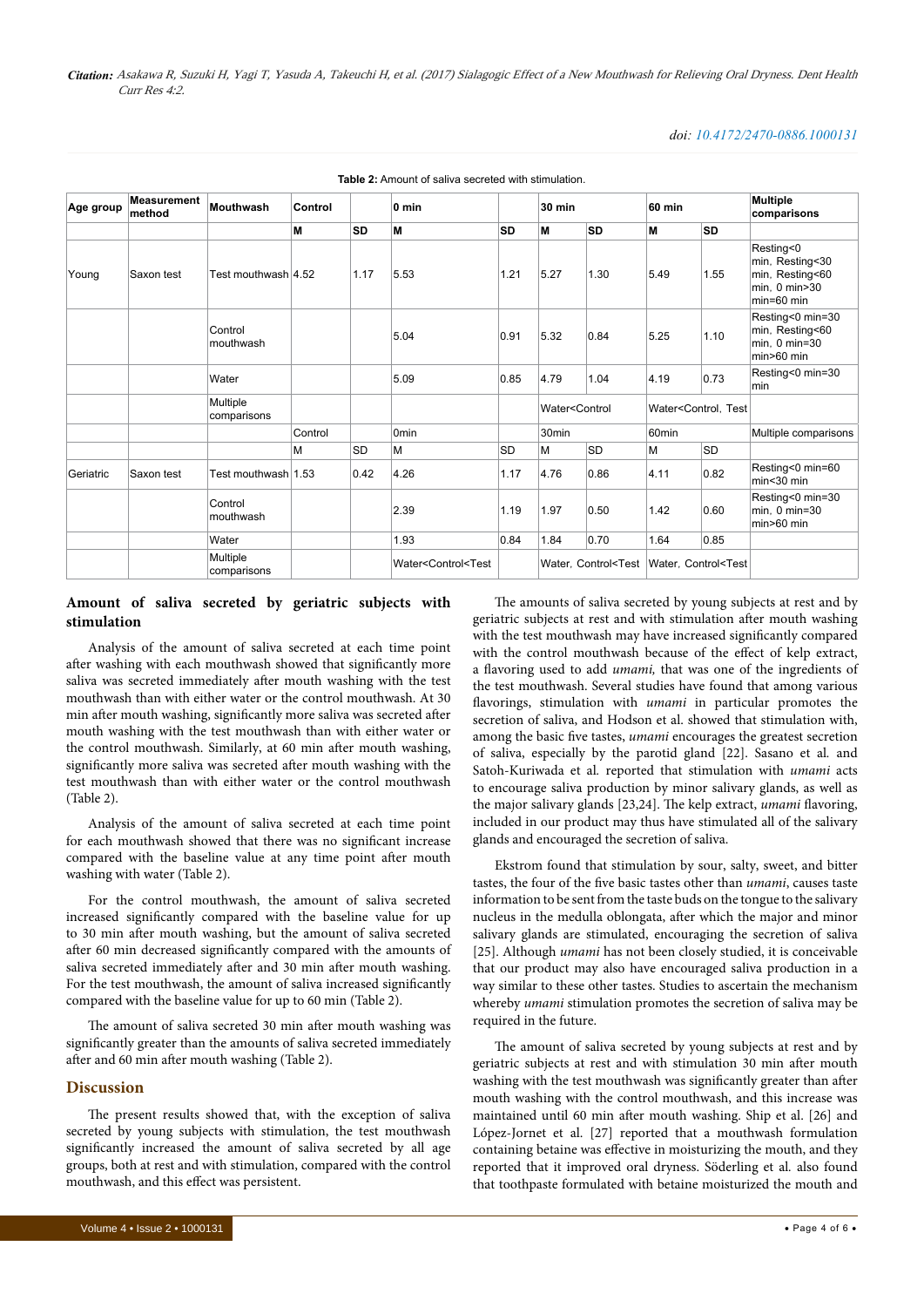#### *doi: 10.4172/2470-0886.1000131*

they also concluded that this improved oral dryness [28]. Yuan et al*.*  reported that a moisturizer containing sodium hyaluronate improved poor saliva production and dry mouth, suggesting that sodium hyaluronate may be effective for this purpose [29]. These findings suggest that the betaine and sodium hyaluronate contained in our product may have moisturized the mouth and maintained the longterm level of saliva after its secretion. However, the possibility that the moisturizing ingredients in our product may also have acted as stimulants encouraging saliva production cannot be ruled out.

All three of our added ingredients are natural substances that are very safe and have few side effects**.** Artificial saliva is one existing agent that is widely used to treat patients with oral dryness [1,30,31]. However, although it is somewhat effective, in many cases its properties and form render its continued use problematic and it must be used with caution [32]. The side effects of the sialagogic agent cevimeline hydrochloride hemihydrate include abdominal pain, diarrhea, and vomiting, and its use in treatment must frequently be discontinued [33]. Our product, however, adds three very safe natural ingredients to an existing commercially available mouthwash to create a new mouthwash, and its safety is thus thoroughly assured. Although the present study involved only short-term use, no subject complained of discomfort or feeling unwell.

The mouthwash tested in this study also contained hydroxyethyl cellulose as a thickener. This ingredient is used to add viscosity to some cosmetics, and it was also added to our product for this purpose. Alves et al*.* compared an oral moisturizing gel with a placebo for the treatment of oral dryness in patients with Sjögren's syndrome and they found that the oral moisturizing gel not only improved oral dryness symptoms to a greater extent than the placebo, but it also adhered better to the oral mucosa [34]. We therefore added hydroxyethyl cellulose to our product to make it more viscous, and this may have helped retain the ingredients in our product within the mouth for a longer time. This would have helped its antiseptic and cleansing actions and also its sialagogic and moisturizing effects to last longer.

However, although the amount of saliva secreted by young subjects with stimulation at 0, 30 and 60 min after mouth washing with both the control mouthwash and the test mouthwash was significantly greater than after mouth washing with water, there was no significant difference between the control and test mouthwashes at any point. For both the control and test mouthwashes, the amount of saliva secreted 60 min after mouth washing was significantly greater than the baseline value. For water, however, no such significant change was apparent. The possibility cannot be ruled out that, in young subjects, both the control mouthwash and the test mouthwash, unlike water, may have stimulated the increased secretion of saliva. Ono et al. reported that young men produced significantly more saliva during masticatory stimulation than in the absence of stimulation, and it is possible that the stimulation imparted by chewing a piece of gauze may have had a greater effect than the stimulation provided by the mouthwash [35]. None of the present experimental subjects had any salivary gland complaints, and it is unlikely that there were any abnormal variations in the amount of saliva secreted. It is entirely possible that no significant difference between the increases in saliva caused by the control and test mouthwashes was apparent in this experiment because the masticatory stimulation also promoted saliva production. However, there was a significant difference between water and the control mouthwash. Yu et al*.* compared the amount of saliva secreted by patients with oral dryness after mouthwash

stimulation alone and without such stimulation, and they found that it increased significantly [36]. Mouthwash stimulation may thus also promote saliva production. Fukunaga et al*.* reported that members of younger age groups showed higher sensitivity to taste, and the possibility cannot be excluded that the young subjects may have responded sensitively to the faint difference in taste compared with water, despite the fact that all the mouthwashes were tasteless and odorless [37]. Compared with geriatric individuals, there have been few detailed studies of saliva secretion by young people from a pathological perspective and there is little awareness of the issue. More in-depth studies of saliva secretion by young people may be required in the future.

A comparison of the baseline amounts of saliva secreted by the geriatric participants in this study at rest and with stimulation with the reference values for Sjögren's syndrome of 1 ml/10 min at rest (spitting method) and 2 g/2 min with stimulation (Saxon test) showed that the amount of saliva secreted at rest was approximately the same as the reference value, whereas the amount of saliva secreted with stimulation was below the reference value [38]. This suggested that the geriatric subjects may have normally experienced low saliva production, particularly while eating. Low saliva production may cause masticatory problems and aspiration pneumonia, and, most importantly, make eating less enjoyable. The authors gave the study subjects feedback following the experiments, but they should perhaps have paid attention to their course. Both the control and test mouthwashes increased the amount of saliva secreted after mouth washing compared with the baseline value. Although this effect was maintained for 30 min after mouth washing with the control mouthwash, no significant increase in saliva production was evident after 60 min. For the test mouthwash, however, a significant increase was maintained for 60 min. This also suggested that the kelp extract, betaine and sodium hyaluronate in the test mouthwash may have promoted the secretion of saliva, and that this effect was long-lasting as a result of its moisturizing effect. This finding, that the effect persists for longer, may offer an effective new strategy for not just older oral dryness patients, but also for younger oral dryness patients, and in settings where assistance and long-term care are required, it may help to relieve the burden on caregivers in particular. Our product may thus be useful as a mouthwash for relieving oral dryness.

This study had some limitations. It was carried out over a single, brief time span, with no observations of long-term use. We intend to investigate matters such as the timing, amount, and duration of use of this mouthwash in order to identify more effective methods of use.

#### **Conclusion**

The present results suggest that the new mouthwash tested in this study, which contained kelp extract as a sialagogic agent, as well as betaine and sodium hyaluronate as moisturizers, added to a commercially available mouthwash that is highly safe and has a cleansing effect, may be useful as a new mouthwash for relieving oral dryness, and it promoted saliva secretion in members of different age groups.

# **Acknowledgement**

The authors would like to express their thanks to Dr. Akira Takahashi and all the staff of the Shimamura Senshinen geriatric care facility for their cooperation in the performance of this study. They are also grateful to all the members of the Department of Oral Function and Rehabilitation of Nihon University School of Dentistry at Matsudo. This study was partly funded by a Japan Society for the Promotion of Science Grant-in-Aid for Scientific Research (I5K11200).